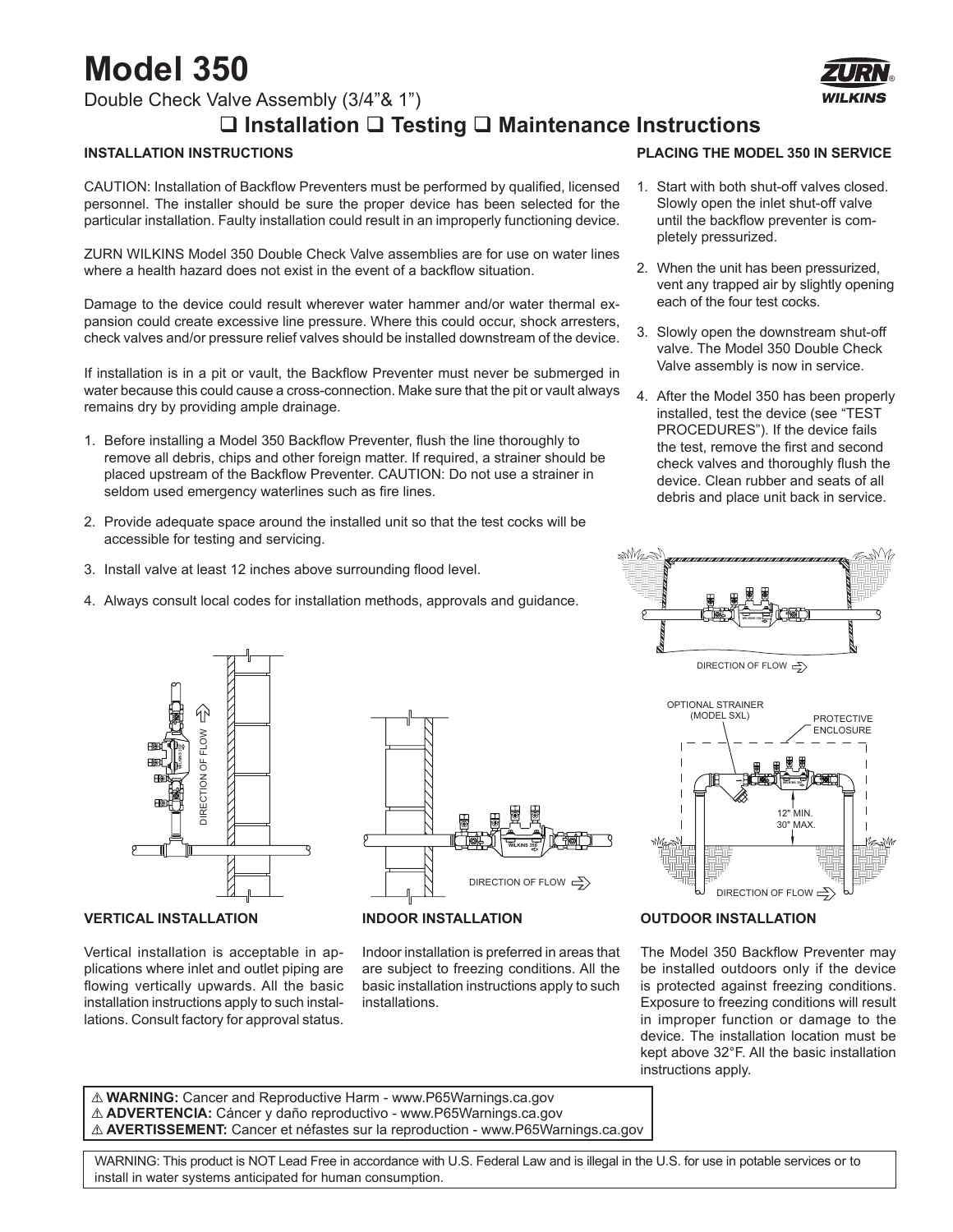## **Testing Procedures**

#### **MODEL 350 DOUBLE CHECK VALVE ASSEMBLY**

Equipment Required: Differential pressure gauge test kit.

#### **TEST NO. 1 - TIGHTNESS OF #1 CHECK VALVE**

#### REQUIREMENT:

The static pressure drop across check valve #1 shall be at least 1.0 psid. If test cock #3 is not at the highest point of the check valve body, then a vertical tube must be installed on test cock #3 so that it rises to the top of the check valve body.

#### PROCEDURE:

**2**

- 1. Slowly open all 4 test cocks to remove any foreign material and attach fittings.
- 2. Attach hose from the high side of the test kit to the #2 test cock.
- 3. Open test cock #2 and bleed all air from the hose and gauge by opening the high side bleed needle valve. Close high side bleed needle valve. If a tube is attached to test cock #3, open test cock #3 to fill the tube. Close test cock #3. Close #2 shut-off valve then close the #1 shut-off valve.
- 4. Hold gauge at same level as test cock #3 or water level in tube. Slowly open test cock #3. Record the static pressure drop across check valve #1 after gauge reading stabilizes and water stops running out of test cock #3.
- 5. Close all test cocks, open shut-off valve #1 and remove test equipment.

#### **TEST NO. 2 - TIGHTNESS OF #2 CHECK VALVE**

#### REQUIREMENT:

The static pressure drop across check valve #2 shall be at least 1.0 psid. If test cock #4 is not at the highest point of the check valve body, then a vertical tube must be installed on test cock #4 so that it rises to the top of the check valve body.

#### PROCEDURE:

- 1. Attach hose from the high side of the test kit to the #3 test cock.
- 2. Open test cock #3 and bleed all air from the hose and gauge by opening the high side bleed needle valve. Close high side bleed needle valve. If a tube is attached to test cock #4, open test cock #4 to fill the tube. Close test cock #4. Close #1 shut-off valve.
- 3. Hold gauge at same level as test cock #4 or water level in tube. Slowly open test cock #4. Record the static pressure drop across check valve #2 after gauge reading stabilizes and water stops running out of test cock #4.
- 4. Close all test cocks, slowly open shut-off valve #1 & #2 and remove test equipment.



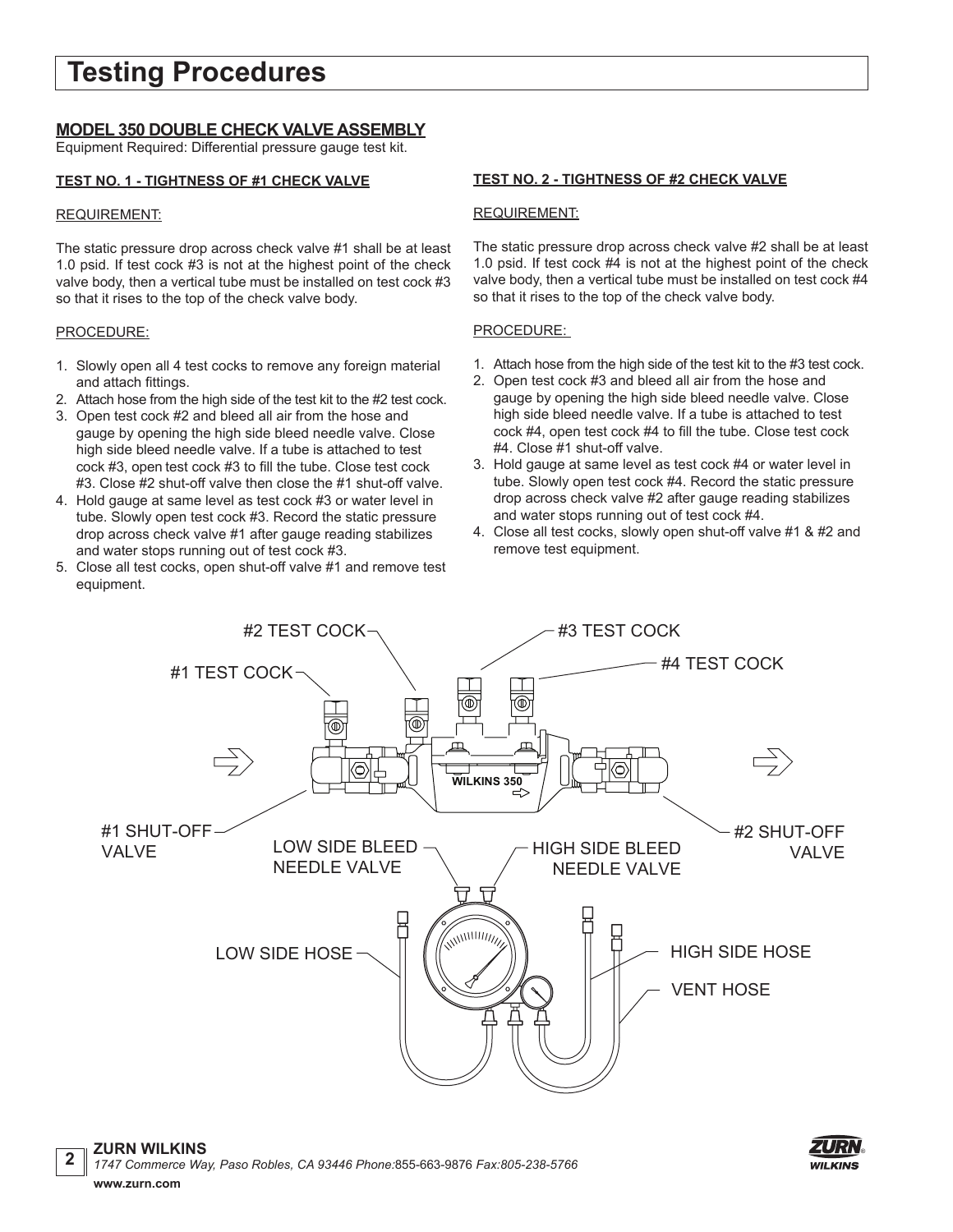## **Maintenance Instructions**



All Model 350 Double Check Valve Backflow Preventers must be inspected and maintained by licensed personnel at least once a year or more frequently as specified by local codes. Replacement of worn or damaged parts must only be made with genuine "ZURN WILKINS" parts.

#### GENERAL MAINTENANCE

- 1. Clean all parts thoroughly with water after disassembly.
- 2. Carefully inspect rubber seal rings and o-rings for damage.
- 3. Test unit after reassembly for proper operation (refer to "TESTING PROCEDURES").

#### **SERVICING CHECK VALVES**

- 1. Close inlet and outlet shut-off valves.
- 2. Open No. 2, No. 3 and No. 4 test cocks to release pressure from valve.
- 3. Unscrew the 4 bolts (1/4-20 UNC Hex Flange) holding the housing in place.
- 4. Using a #2 flathead screwdriver, pry loose housing by placing the screwdriver in the notch between housing and body.
- 5. Pull housing out of the body and remove checks by sliding them towards the outlet of housing.
- 6. Using the same screwdriver, locate the notch between seat and tailpiece of each check. Insert screwdriver and twist to "snap" checks apart. CAUTION: Checks are spring loaded.
- 7. Inspect the rubber seal ring around poppet for cuts or embedded debris.
- 8. If the poppet is damaged, replace with a new poppet.
- 9. Inspect the remaining check parts and seating areas. Remove any debris.
- 10.If necessary, replace any damaged parts with new ones.
- 11.Lightly grease o-rings on checks and reinstall into housing following the above procedures in reverse order.
- 12.Flush body prior to reinstalling housing.
- 13.Lightly grease o-rings on housing and reinstall into body following the above procedures in reverse order.

Note: When installing housing, match slight taper on the outlet of the housing with corresponding taper in body.w